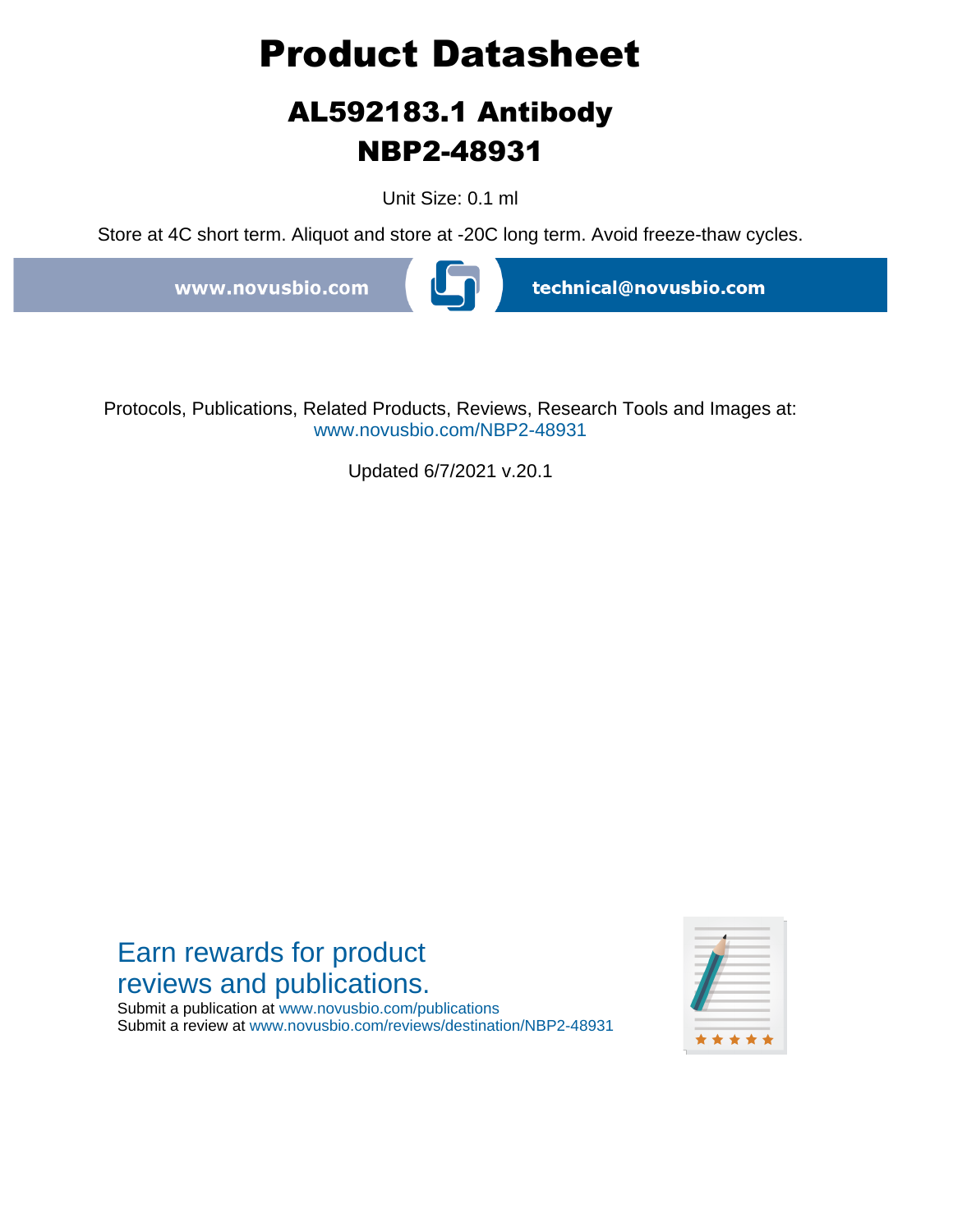#### **NBP2-48931**

AL592183.1 Antibody

| <b>Product Information</b>         |                                                                                                                          |
|------------------------------------|--------------------------------------------------------------------------------------------------------------------------|
| <b>Unit Size</b>                   | $0.1$ ml                                                                                                                 |
| <b>Concentration</b>               | Concentrations vary lot to lot. See vial label for concentration. If unlisted please<br>contact technical services.      |
| <b>Storage</b>                     | Store at 4C short term. Aliquot and store at -20C long term. Avoid freeze-thaw<br>cycles.                                |
| <b>Clonality</b>                   | Polyclonal                                                                                                               |
| <b>Preservative</b>                | 0.02% Sodium Azide                                                                                                       |
| <b>Isotype</b>                     | IgG                                                                                                                      |
| <b>Purity</b>                      | Immunogen affinity purified                                                                                              |
| <b>Buffer</b>                      | PBS (pH 7.2) and 40% Glycerol                                                                                            |
| <b>Product Description</b>         |                                                                                                                          |
| <b>Host</b>                        | Rabbit                                                                                                                   |
| <b>Species</b>                     | Human                                                                                                                    |
| Immunogen                          | This antibody was developed against a recombinant protein corresponding to<br>amino acids: LQETLLDSLGYEHRWKRWLLYWIKDMSRD |
| <b>Product Application Details</b> |                                                                                                                          |
| <b>Applications</b>                | Immunohistochemistry, Immunohistochemistry-Paraffin                                                                      |
| <b>Recommended Dilutions</b>       | Immunohistochemistry 1:20 - 1:50, Immunohistochemistry-Paraffin 1:20 - 1:50                                              |
| <b>Application Notes</b>           | For IHC-Paraffin, HIER pH 6 retrieval is recommended.                                                                    |

#### **Images**

Immunohistochemistry-Paraffin: AL592183.1 Antibody [NBP2-48931] - Staining of human colon shows moderate cytoplasmic positivity in endothelial cells.